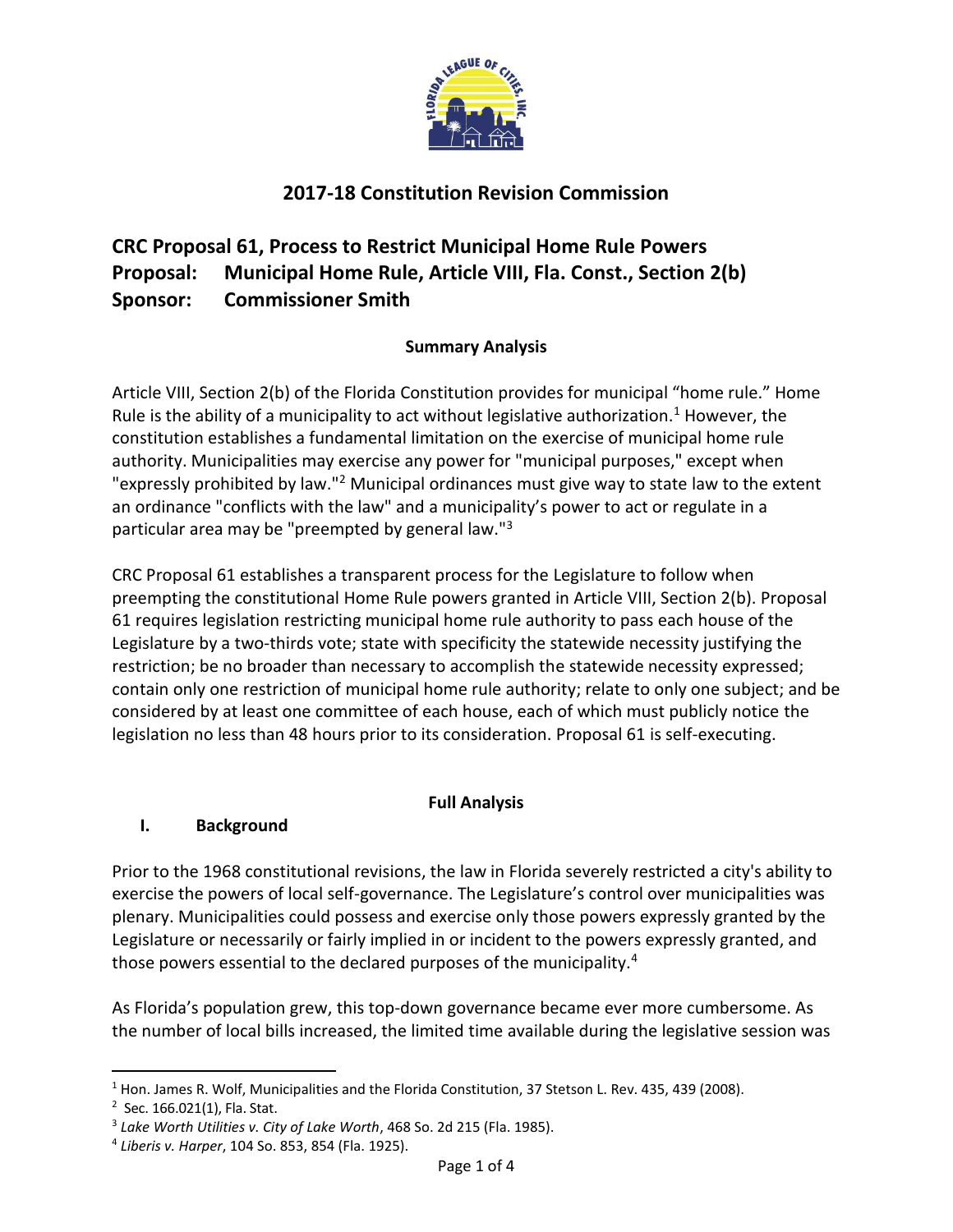

severely impacted. Home rule authority was first adopted and given equal access to all counties and cities as one of the major constitutional revisions ratified in the 1968 Florida constitutional amendment.<sup>5</sup> Home Rule is the ability of a county or municipality to act without legislative authorization. By returning local decision-making to municipal governments, the Legislature would eliminate the profusion of local bills and could concentrate on issues of statewide significance.<sup>6</sup>

# **Municipal Home Rule**

# **II. Current Situation**

Florida law provides four fundamental limitations on the exercise of municipal home rule authority: the state Legislature, the citizens of the municipality, the state constitution, and a county's charter. Section 166.021(3), Florida Statutes. Unquestionably, the greatest intrusion on municipal home rule authority has come from the Legislature.

Municipal ordinances must give way to state law to the extent the ordinance "conflicts with the law," and a municipality's power to act or regulate in a particular area may be "preempted by general law." The concept of conflict may be distinguished from the concept of preemption in that the latter effectively precludes all municipal regulation in a given area while the former permits regulation, but only to the extent it supplements state law.

Preemption essentially takes a topic or a field in which local government might otherwise establish appropriate local laws and reserves that topic for regulation exclusively by the Legislature.

In a field where both the state and local government can legislate concurrently, a city cannot enact an ordinance that directly conflicts with a state statute. Local ordinances are inferior to the laws of the state and must not conflict with any controlling provision of a statute. If a city has enacted such an inconsistent ordinance, the ordinance is null and void.

#### *Preemption May be Express or Implied*

Express preemption requires a specific legislative statement; it cannot be implied or inferred. Express preemption of a field by the Legislature must be accomplished by clear language stating that intent. In cases where the Legislature expressly or specifically preempts an area, there is no problem with ascertaining what the Legislature intended.<sup>7</sup>

 $\overline{\phantom{a}}$ 

<sup>&</sup>lt;sup>5</sup> See generally FLA. CONST. art. VIII.

<sup>&</sup>lt;sup>6</sup> See George D. Vaubel, Toward Principles of State Restraint Upon the Exercise of Municipal Power in Home Rule, 22 STETSON L. REV. 643, 643 (1991).

<sup>7</sup> *Sarasota Alliance for Fair Elections, Inc. v. Browning*, 28 So. 3d 880, 886 (Fla. 2010).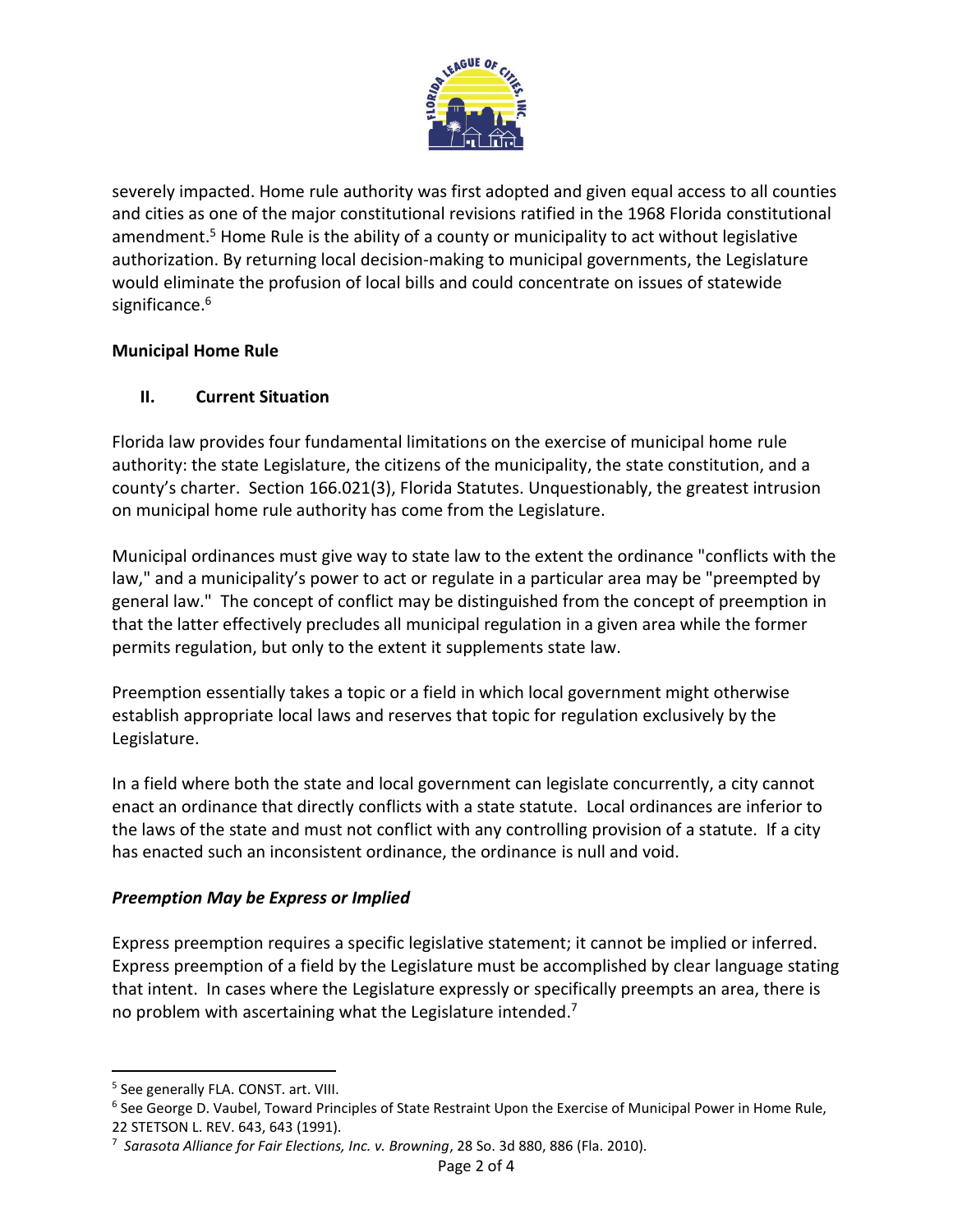

Preemption is implied when the legislative scheme is so pervasive as to demonstrate an intent to preempt the particular area, and where strong public policy reasons exist for finding such an area to be preempted by the Legislature. Implied preemption is found when the state legislative scheme of regulation is pervasive and the local legislation would conflict with that pervasive regulatory scheme. In determining if implied preemption applies, a court must look to the provisions of the whole law, and to its object and policy. The nature of the power exerted by the Legislature, the object sought to be obtained by the statute at issue, and the character of the obligations imposed by the statute are all vital to this determination.<sup>8</sup> An example of implied preemption is the Legislature's comprehensive workers' compensation system.

# *Preemption Legislation*

"An ominous trend has been the exercise of the state's preemptive authority."<sup>9</sup> Currently, any general law can be used to preempt municipal home rule authority. As the trend for preemption increases, the Legislature has passed lengthy bills in which multiple preemptions of home rule authority are added late in the legislative process, with little to no public input.<sup>10</sup> Often, legislation is amended on the Senate and House floors to include preemptions of home rule authority. Current law does not require legislation that preempts municipal home rule authority to follow a prescribed process. Unfortunately, this has allowed multiple preemptions to bills that only tangentially relate to municipal issues, or to large state agency package bills. These efforts serve to hide preemptions in large bills – preemptions that might not pass on their own merits if they had to undergo the scrutiny of a public vetting as a standalone bill.

#### **III. Effect of Proposal 61**

CRC Proposal 61 establishes a transparent process for the Legislature to follow when restricting the powers granted to municipalities in Article VIII, Section 2(b). Proposal 61 follows a similar process established in the Florida Constitution for enacting restrictions to Florida's public record and meeting laws. $11$ 

Proposal 61 requires the Legislature to pass future preemptions of municipal home rule authority by filing a standalone bill that contains only one preemption of the powers granted in Article VIII, Section 2(b). The law must relate to only one subject. The law must state with specificity the statewide necessity justifying the preemption and be no broader than necessary to accomplish the statewide necessity for the preemption. The law must be considered by at

l 8 *Id*.

<sup>&</sup>lt;sup>9</sup> Ilene S. Lieberman & Harry Morrison, Jr., Warning: Municipal Home Rule Is in Danger of Being Expressly Preempted by . . ., 18 Nova L. Rev. 1437, 1445 (1994).

<sup>&</sup>lt;sup>10</sup> See CS/CS/HB 1021 relating to construction, Chapter 2017-149 Laws of Florida. The bill includes six different preemptions of municipal home rule authority.

<sup>&</sup>lt;sup>11</sup> See generally FLA. CONST. art. I Sec. 24(c).